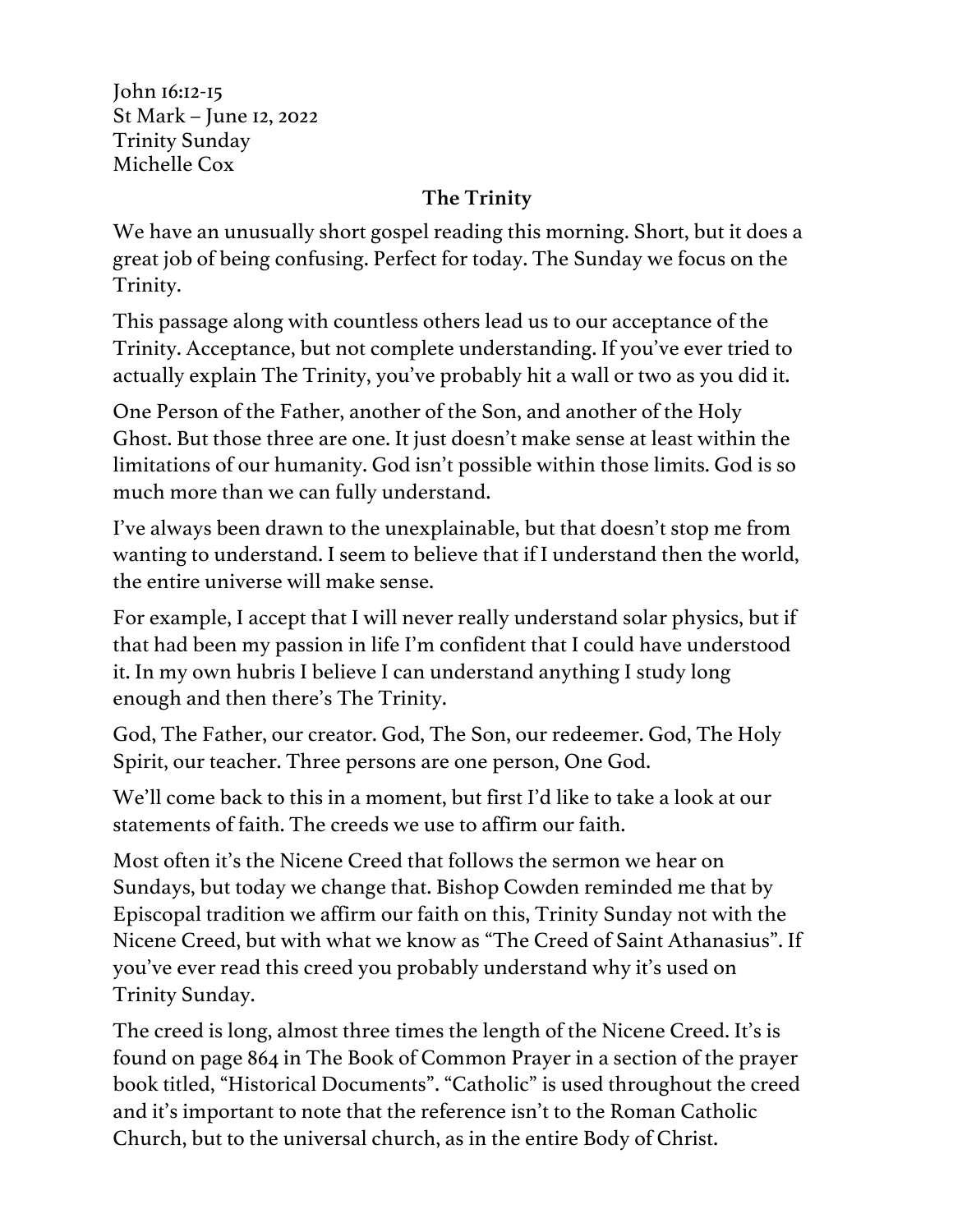The creed was used by the Church of England, but was never made part of our standard liturgies. Our national church's explanation of the creed draws attention to its length and anathemas or strong language against those who would deny its doctrines. There is the implication that these are the reasons we limit its use.

Length and anathemas aside, no one can dispute that the creed makes clear the triune, the three in one, nature of God. The co-equal nature of The Father, The Son and The Holy Spirit.

This creed is thought to have been formalized after Athanasius' death and is named for him because it quite simply states his teaching. His teaching that caused quite a stir in his day.

Athanasius died in 373 when he was about 75-years old. In the words of C.S. Lewis, "He was short in stature but compensated with a towering intellect and a fiery tongue." He assisted Bishop Alexander of Alexandria at the Council of Nicaea in the year 325 and a few years later succeeded him as Bishop of Alexandria when Alexander died.

Athanasius lived in a time of conflict within the body of Christians.

Whenever I feel downhearted at dissention and conflict in the body of Christ I turn to history and am somewhat encouraged to know that we are no worse off than our brothers and sisters of the past when it comes to the church experiencing fracture.

I'm reminded that from healthy conflict, conflict that causes study, prayer, and a quest for understanding, that from healthy conflict comes discovery and furthers our understanding and adoration of God.

The argument of his day was over Arianism. The idea that Jesus, the Son of God, was a creature like, but not of the same substance as God the Father. The church struggled through conflict as they were challenged to reconcile the oneness of God with their knowledge of Jesus and their experiences of the spirit.

The Council of Nicaea, the one that Athanasius attended in the year 325 with Bishop Alexander, condemned Arianism. That certainly didn't stop the controversy or the trouble that school of thought caused him throughout his life.

The debate centering on the relationship and substance of Jesus and God continued for decades and at several times Athanasius was exiled for his outspoken, and thought by some, aggressively harsh defense of his belief.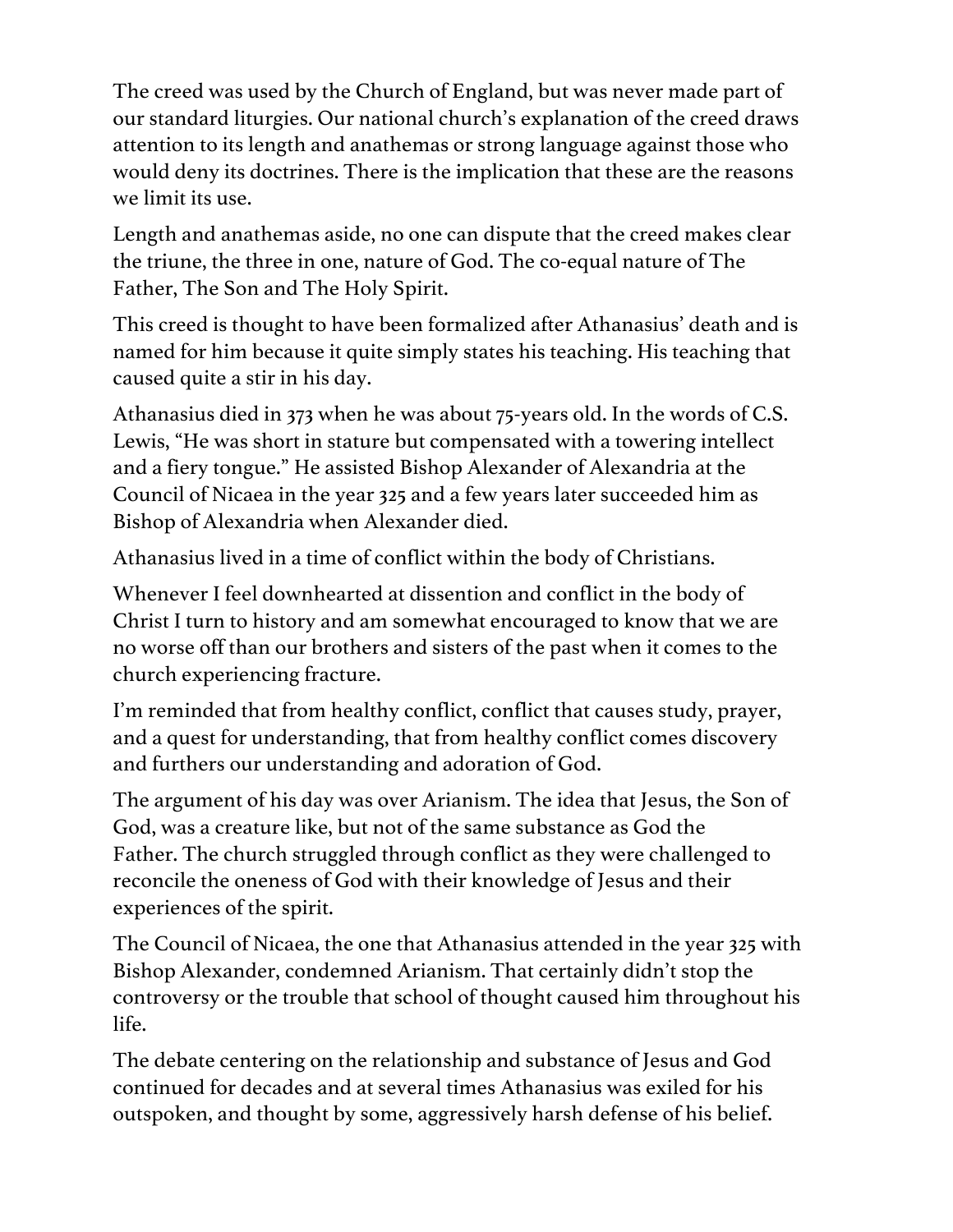His belief that The Father, Son and Holy Spirit are "three Persons in one substance", what we know today as the Trinity.

He held fast to what we almost casually take as accepted fact today. The belief that only our understanding of The Trinity allows for redemption. For it is only Jesus, who was and is God, that is able to reconcile humanity to God. Only God can snatch us from the jaws of Satan and redeem us to Himself by defeating death in the body of The Son.

The doubts of the Arians have made their way down through the centuries. I see remnants of their beliefs express today by Jehovah's Witnesses and Mormons, but by the mid-four hundreds The Trinity, as we know it today, had become the fundamental and widely accepted foundation of Christianity.

We are greatly blessed by the serious work done by Christians throughout the centuries since Jesus walked the earth. Those devoted Christians worked through gut-wrenching conflict and bitter disputes. Disputes used by Satan to divide us and used by God to guide us on our path toward life eternal. Those devoted Christians have given us the lens by which we view the scriptures today. The lens of The Triune God.

Although we never find the word Trinity used in the scriptures, old or new, we see countless scriptures that speak to the concept of The Trinity, that speak to the idea of The Trinity, that speak to the fact of The Trinity. Both Genesis and Isaiah elude to the Trinitarian view of God and by the time we get to the scriptures written after Jesus conquered death there are endless references to our understanding.

John speaks of the Word made flesh after he tells us that in the beginning was the Word and the Word was with God and the Word was God. As we read that first chapter of John's gospel it is clear that Jesus is the Word. The light that shines in the darkness.

Peter, Matthew, Mark, Paul, Luke, and most importantly Jesus speak to the Father, Son, and Holy Spirit being together in purpose. I believe that it is our human limitations that cause us to doubt their unity in being.

The gift of earlier Christians' discernment allows us to build on their good work. Today as the larger church we struggle with the place of women in the church and the confines of gender as it relates to sexuality. It's hard to imagine what conflicts the church will experience in centuries to come.